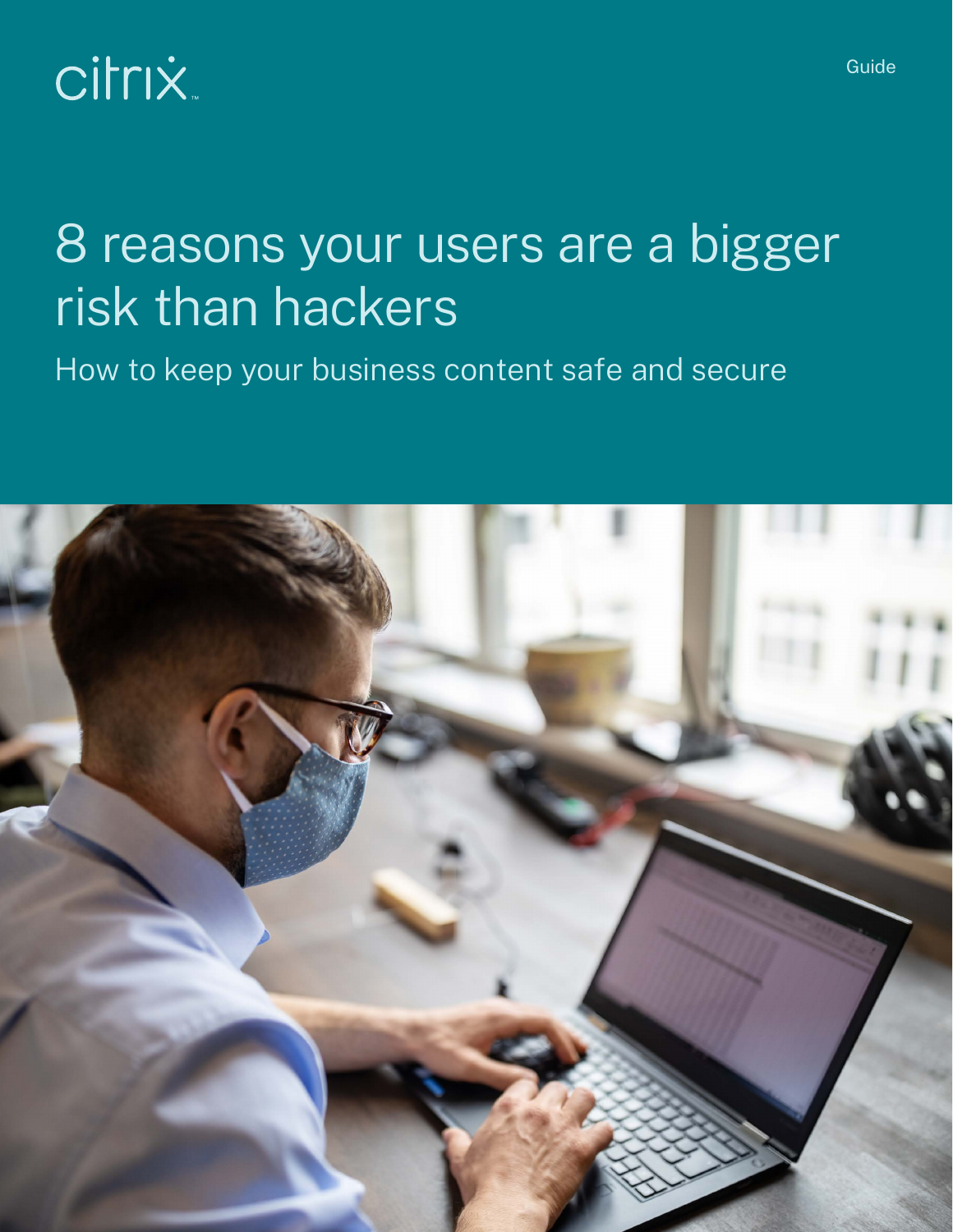# The real threat to your information security

When you imagine the causes of a security breach, what do you think of? A team of international hackers trying to ransom information? A malicious insider with a grudge to settle? Statistically, the most likely cause is much simpler, like one of your sales reps leaving his tablet behind on a plane. 54 percent of companies consider employee mistakes the biggest threat to their sensitive data, compared to external hackers (30 percent) and malicious insiders (21 percent)<sup>1</sup>.

For your employees to be productive wherever they work, they need reliable, swift access to key files and data. But with data stored in so many locations and end users accessing sensitive files on personal devices, the "surface area" for security risks is larger than ever. This demands a content collaboration solution that safeguards critical information while simplifying access for every employee.

**Here are the eight reasons why poor user security is a threat and how to protect your content collaboration accordingly.**

#### 1. Lack of file encryption

Every day, your staff shares countless files in multiple devices across your network. Without strong encryption, it's much easier for unauthorized parties to read sensitive data in these files—including both private intellectual property for your company as well as sensitive customer information. 54 percent of companies cite these factors as their primary reasons for deploying encryption<sup>2</sup>.

So what does strong encryption look like?

- It needs to be rigorous, fitting the Advanced Encryption Standard chosen by the U.S. government and having a key length of 256 bits.
- It needs to be comprehensive, protecting your data both at rest and while it's in motion across your network.

• It needs to be controllable, allowing you to manage your own encryption keys throughout your cloud storage zone.

**59% of companies consider employee mistakes and system malfunctions the most significant threat to their confidential or sensitive data1 .**

# 2. Relying on easily lost external drives for large files

As your staff creates large files for videos and other graphics-rich assets, email file-size limitations make it tempting to store and share these files on thumb drives and other portable hardware. However, each of these external drives represents an unsecured endpoint. All it takes is an employee leaving a thumb drive behind at a coffee shop for your private information to be available to whomever picks it up.

This risk makes it vital to store your files in a secure private cloud solution. You want to provide secure access to large files from anywhere on any device, whether the files are hosted in your on-premises datacenter or in the cloud. This allows your employees to collaborate from wherever they work without the risk of storing critical files on an easily-lost thumb drive.

## 3. Weak passwords and no two-factor authentication

Too many users rely on simple, easy-to-enter passwords across multiple sites, making them a prime target for hackers. You should require employees to create stronger passwords that do not contain personally-identifiable information or common phrases. A strong password has at least 10 characters, and includes numbers, symbols, capital letters, and lowercase letters. Better yet, employees should adopt an easy-to-remember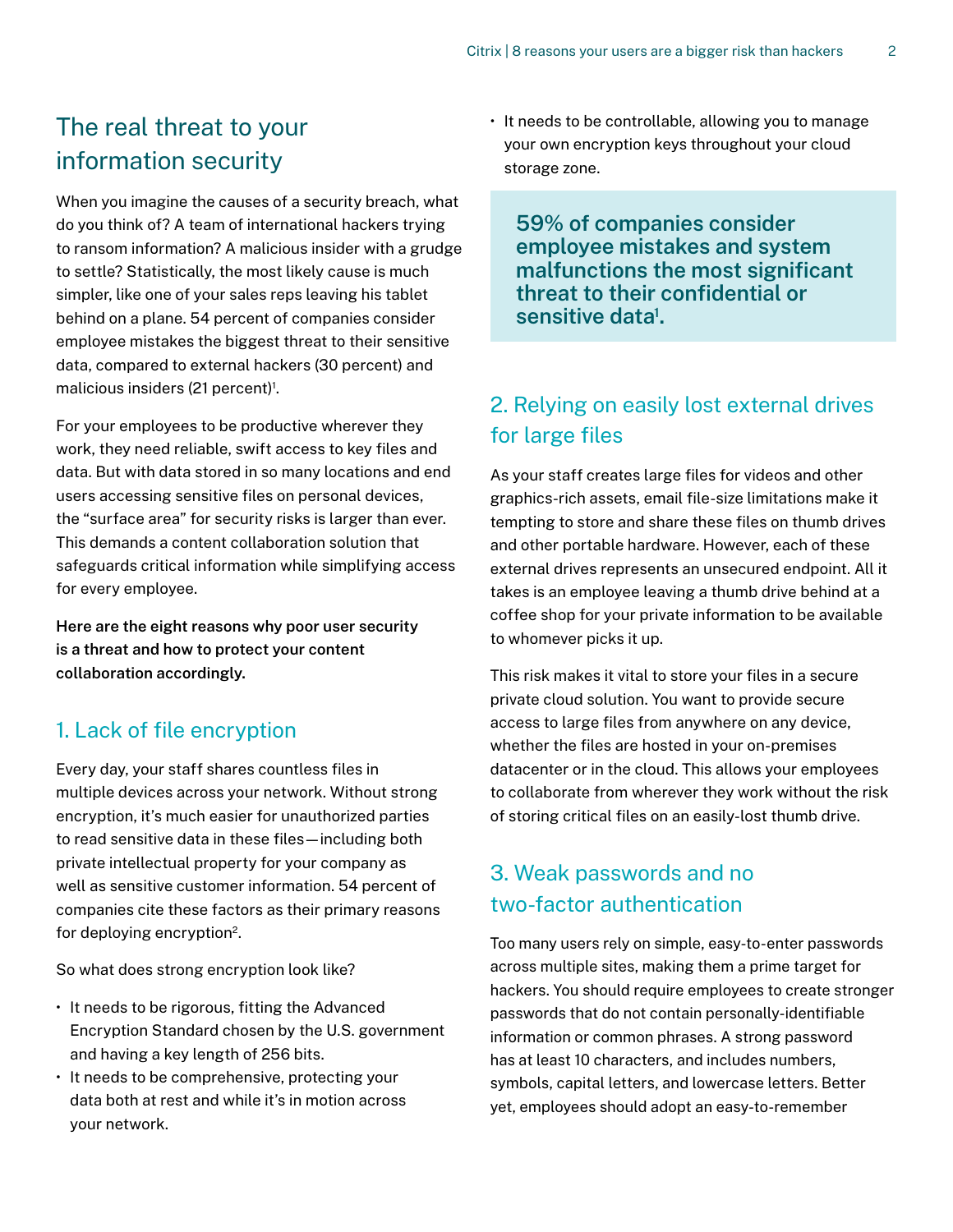passphrase made of random words, numbers, and symbols that will be difficult for a hacker to guess. For example, "The first home I ever lived in was 615 False Street and rent was \$500 per month" is a simple, nonsensical sentence. You can turn that sentence into a passphrase by using the first characters of each word, so your password is "Tfhleliw615FSaRw\$5pm."

It's also important for your employees to have unique passwords for each site and application they use at work. One way to simplify this is by adopting a password manager like LastPass to create strong, unique passwords for all relevant logins. You should also choose a content collaboration solution that requires regular password changes (such as every 60 days), and supports two-factor authentication—especially when signing in from a new device.

# 4. Sharing sensitive files on personal devices

When employees handle customer information, they're handling sensitive data subject to numerous regulations and governance requirements. If a user downloads this sensitive data to an unauthorized device, your company could face a lawsuit or significant fines for being out of compliance. You need to ensure only the right internal and external collaborators can access files with private information.

This makes it essential to control file sharing across your organization with data loss prevention (DLP), which blocks unauthorized users from opening downloaded files outside of apps you approve. Also, look for a content collaboration platform that offers integrations with Cloud Access Security Brokers like Skyhigh and Avanan to help you enforce DLP policies for files stored in the cloud.

#### 5. Screenshotting confidential information

Preventing the distribution of sensitive data takes more than securing the files themselves. Sometimes users will screenshot parts of confidential files for notetaking purposes, then share these screenshots

without permission. This makes it important to ensure your intended recipient cannot capture and share this sensitive information with unauthorized users.

The answer is content collaboration that supports information rights management (IRM). This adds extra protection to sensitive data by applying a digital watermark that is specific to the recipient's name, email address, and IP address. IRM thus mitigates the risk of unauthorized screen capture by only allowing watermarked users to see the shared document.

#### 6. Lost or stolen mobile devices

As you empower your employees to work anywhere and on any device, you increase the chances your staff may lose a device containing sensitive information. Compared to the risk of losing an external drive with sensitive, the consequences of losing a smartphone or tablet can be even worse by allowing bad actors access to your network via the stolen device.

In addition to the data loss prevention strategy mentioned earlier, your solution should include remote wiping capabilities. This protects against data leakage by empowering your IT team to remotely remove content collaboration access and documents from lost mobile devices. Remote wiping also makes it easy to instantly close off access from any employees who depart your organization.

# 7. Printing and manually signing documents

Sales reps have relied on signed paper contracts to close deals for decades. However, in a digital age these printed documents represent a significant security risk. Paper contracts can be lost, photographed, or illicitly copied, and these risks increase the more places the contracts go and the more people who interact with them.

Instead of printing a contract and exposing it to these risks, choose a content collaboration solution with e-signature capabilities. This electronic verification